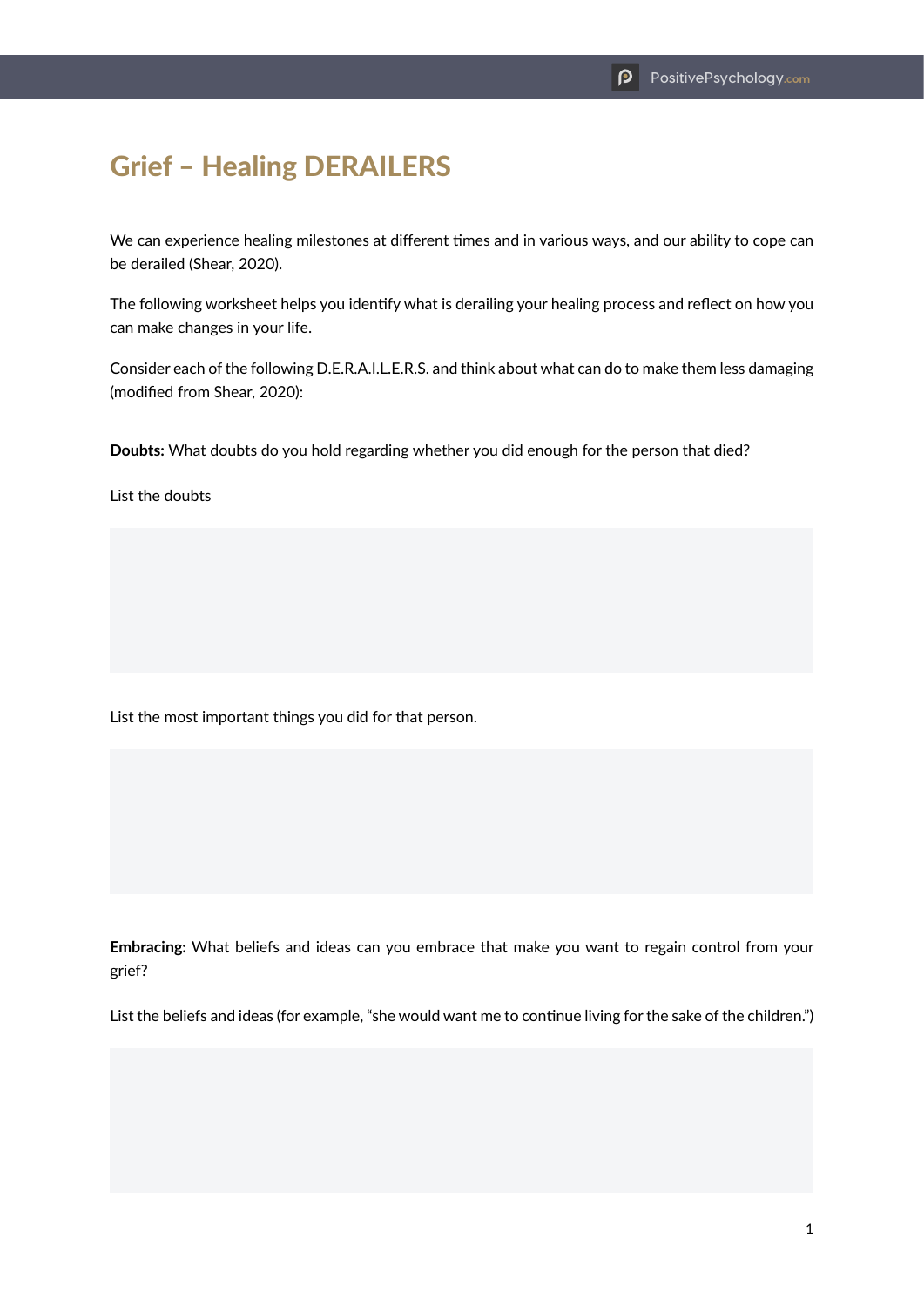**Repeatedly:** Do you keep imagining "what if" situations?

List the thoughts you have regarding what you could have done to stop that person from dying:

- Recognize that you have no control over the past.

**Anger:** Are you holding on to anger and bitterness?

What anger and bitterness are you not letting go of?

**Insistent:** Are you holding onto thoughts that the death was unfair and shouldn't have happened?

List those thoughts.

- Recognize that life is not always fair and focus on all the good times you shared together.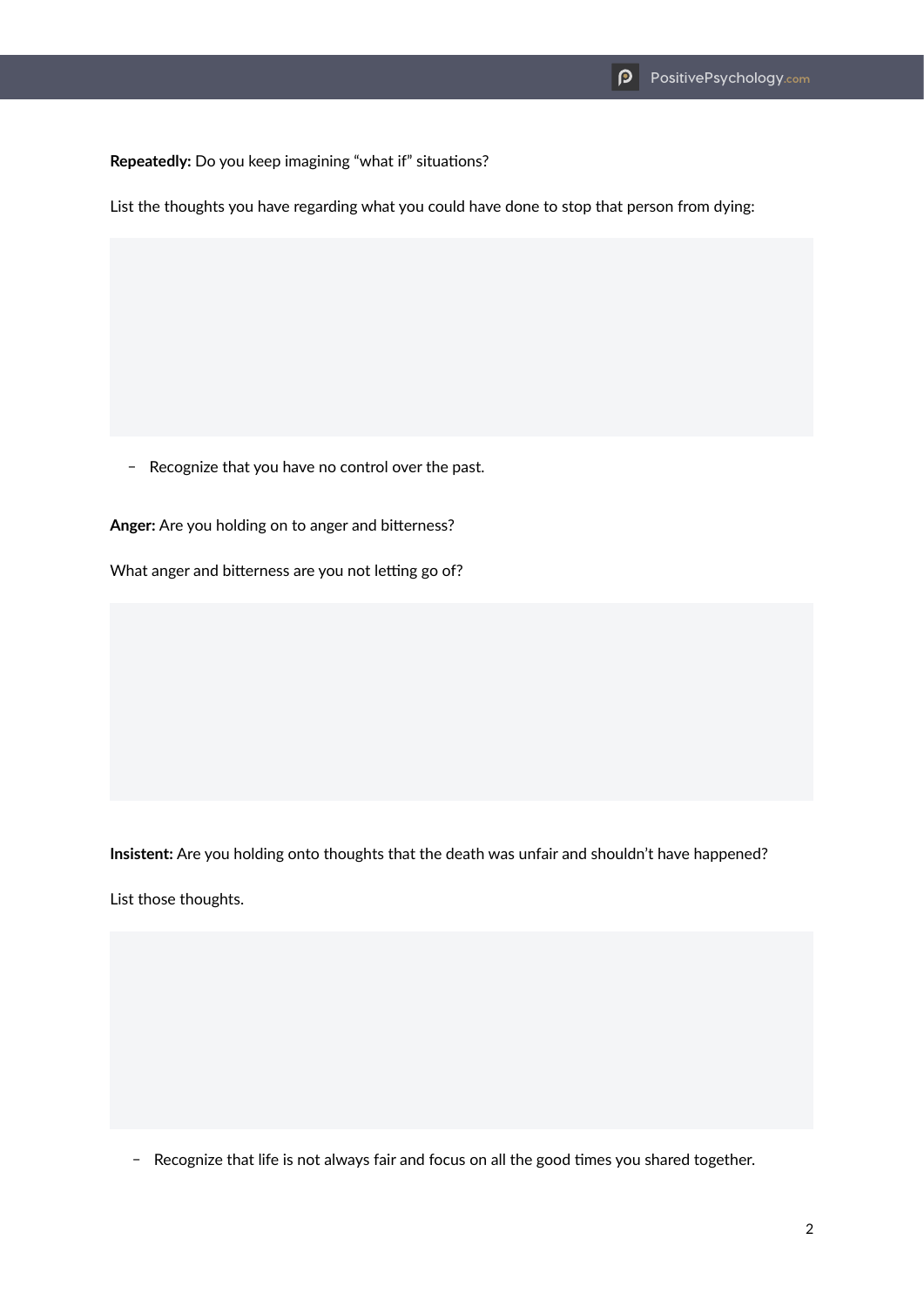Lack: Do you believe you are not capable of adapting to a new future?

What could you do in your future that you have never previously dared to imagine?

**Excessive:** Are you excessively avoiding reminders of their loss?

List what you are avoiding:

Imagine if that person were here; what might they be saying to you?

**Rejecting:** Are you rejecting the support of others?

List what support you are rejecting: